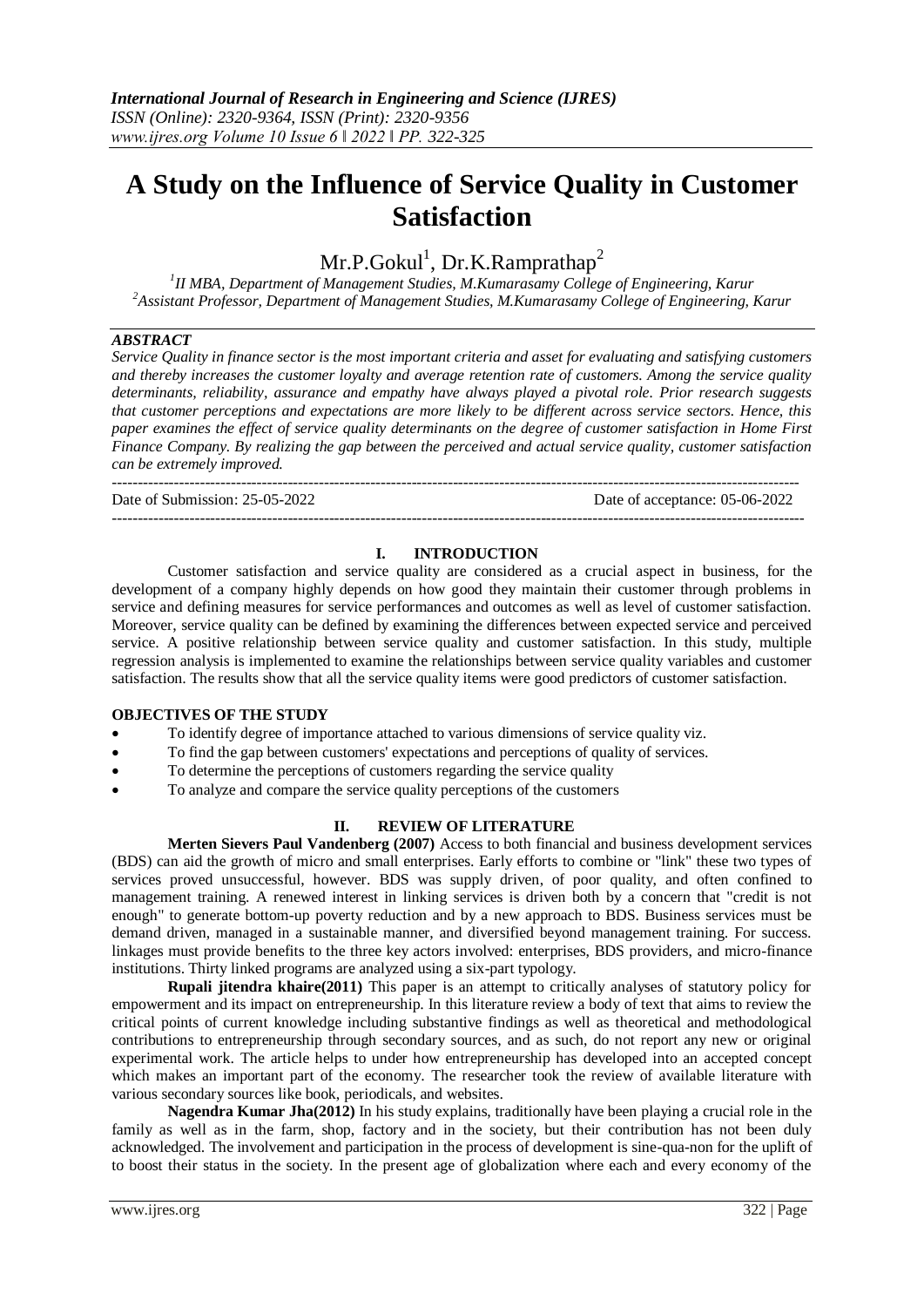world is giving emphasis on empowerment which is not possible by creating employment opportunities for them but to motivate them to go for creating their own enterprise.

**N.S. Murshid (2016)** The present study adds to extant literature on the association between microfinance participation and intimate partner violence (IPV) by assessing a national sample of men married to microfinance participants. The key objective was to assess whether there was a positive association between wives' microfinance participation and men's perpetration and justification of IPV in urban areas of Bangladesh. This study is based on a population-based secondary data analysis. In this cross-sectional study, data from a national sample of men from the 2007 Bangladesh Demographic and Health Survey were analysed using logistic regression analyses. IPV perpetration was measured using a modified Conflict Tactics Scale and justification of IPV was measured based on 'justification of wife beating" statements with which men agreed or disagreed.

#### **III. RESEARCH METHODOLOGY**

This study is a descriptive one, descriptive research studies are those studies, which are concerned with describing the characteristics of a particular individual, or a group. The main aim behind the study was to understand the customer experience in the various stages. In this study primary data was collected from the customers with help of Questionnaire and interview schedule. The population for this study is 500. Sample size of this study is 200.

#### **Sampling Method:**

Stratified random sampling is a method of sampling that involves the division of a population into smaller sub-groups known as strata. In stratified random sampling, or stratification, the strata are formed based on members' shared attributes or characteristics such as income or educational attainment.

#### **Model**



#### **ANALYSIS AND INTERPRETATION**

### **Table of financial service can increase customers' confident and trust in quality service and staffs can provide customers precise personal services.**

**H0 –** There is no relations between financial service can increase customers' confident and trust in quality service and staffs can provide customers precise personal services.

**H1 -** There is a relation between financial service can increase customers' confident and trust in quality service and staffs can provide customers precise personal services.

|                       | Sum of Squares | $\mathbb{D}$ f | Mean Square |       | Sig. |
|-----------------------|----------------|----------------|-------------|-------|------|
| <b>Between Groups</b> | 14.881         |                | 3.720       | 4.865 | .001 |
| Within Groups         | 149.119        | 195            | .765        |       |      |
| Total                 | 164.000        | 199            |             |       |      |

From the above table the Calculated table the calculated sum value is .001 which was belowthe level of 0.05%. Hence the Hypothesis of H0 is truly fit and it is acceptable.

## **Table of staffs can understand customers' needs and staffs are helpful to customers**

**H0 –** There is no relations between staffs can understand customers' needs and staffs are helpful to customers **H1 -** There is a relation between staffs can understand customers' needs and staffs are helpful to customers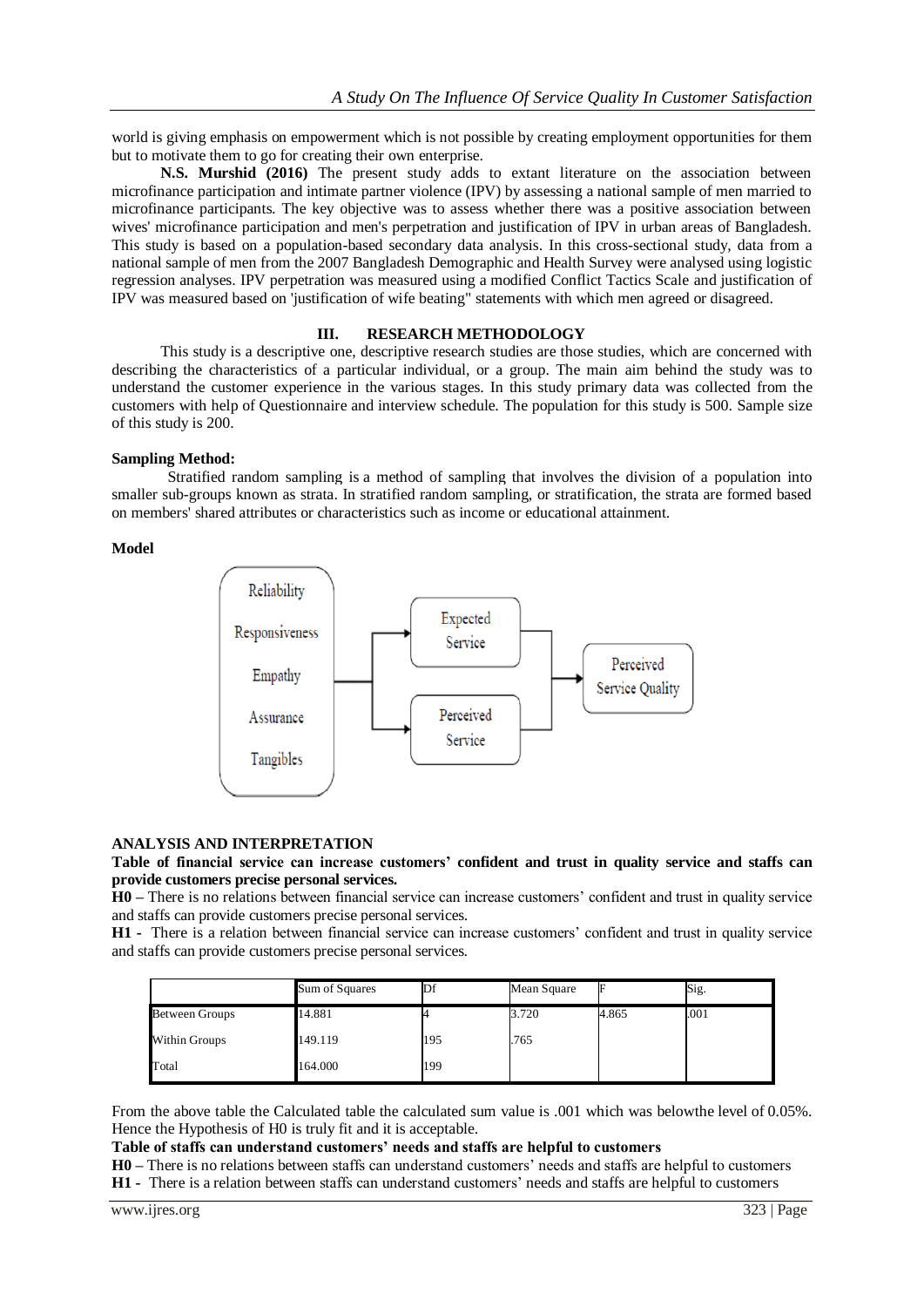|                       | Sum of Squares | Шt  | Mean Square | F     | Sig. |
|-----------------------|----------------|-----|-------------|-------|------|
| <b>Between Groups</b> | 7.556          |     | 1.889       | 1.393 | .238 |
| Within Groups         | 264.444        | 195 | 1.356       |       |      |
| Total                 | 272.000        | 199 |             |       |      |

From the above table the Calculated table the calculated sum value is .238 which was above the level of 0.05%. Hence the Hypothesis of H1 is truly fit and it is acceptable.

#### **Table of financial service can increase customers' confident and trust in quality services and confidence in the finance's ability to deliver high quality services.**

**H0 –** There is no relations financial service can increase customers' confident and trust in quality services and confidence in the finance's ability to deliver high quality services.

**H1 -** There is a relation between financial service can increase customers' confident and trust in quality services and confidence in the finance's ability to deliver high quality services.

|                       | Sum of Squares | Df  | Mean Square | F     | Sig. |
|-----------------------|----------------|-----|-------------|-------|------|
| <b>Between Groups</b> | 11.943         |     | 2.986       | 3.829 | .005 |
| Within Groups         | 152.057        | 195 | .780        |       |      |
| Total                 | 164.000        | 199 |             |       |      |

From the above table the calculated table the calculated sum value is .005 which was equal the level of 0.05%. Hence the Hypothesis of H1 is truly fit and it is acceptable.

**Table of Finance has customer's best interest at heart and Sufficient staffs are available to provide customers financial services**

**H0 –** There is no relations Finance has customer's best interest at heart and Sufficient staffs are available to provide customers financial services

**H1 -** There is a relation between Finance has customer's best interest at heart and Sufficient staffs are available to provide customers financial services

|                       | Sum of Squares | Df  | Mean Square |       | Sig. |
|-----------------------|----------------|-----|-------------|-------|------|
| <b>Between Groups</b> | 7.087          |     | 1.772       | 1.827 | 125  |
| Within Groups         | 189.108        | 195 | .970        |       |      |
| Total                 | 196.195        | 199 |             |       |      |

From the above table the Calculated table the calculated sum value is .125 which was above the level of 0.05%. Hence the Hypothesis of H1 is truly fit and it is acceptable.

#### **Table of the finance can provide customers the services as promised and the finance can honor their commitments.**

**H0 –** There is no relations the finance can provide customers the services as promised and the finance can honor their commitments.

**H1 -** There is a relation between the finance can provide customers the services as promised and the finance can honor their commitments.

|                       | Sum of Squares | Df  | Mean Square |       | Sig. |
|-----------------------|----------------|-----|-------------|-------|------|
| <b>Between Groups</b> | 10.497         |     | 3.499       | 2.678 | .048 |
| <b>Within Groups</b>  | 256.058        | 196 | 1.306       |       |      |
| Total                 | 266.555        | 199 |             |       |      |

From the above table the Calculated table the calculated sum value is .048 which was above the level of 0.05%. Hence the Hypothesis of H1 is truly fit and it is acceptable.